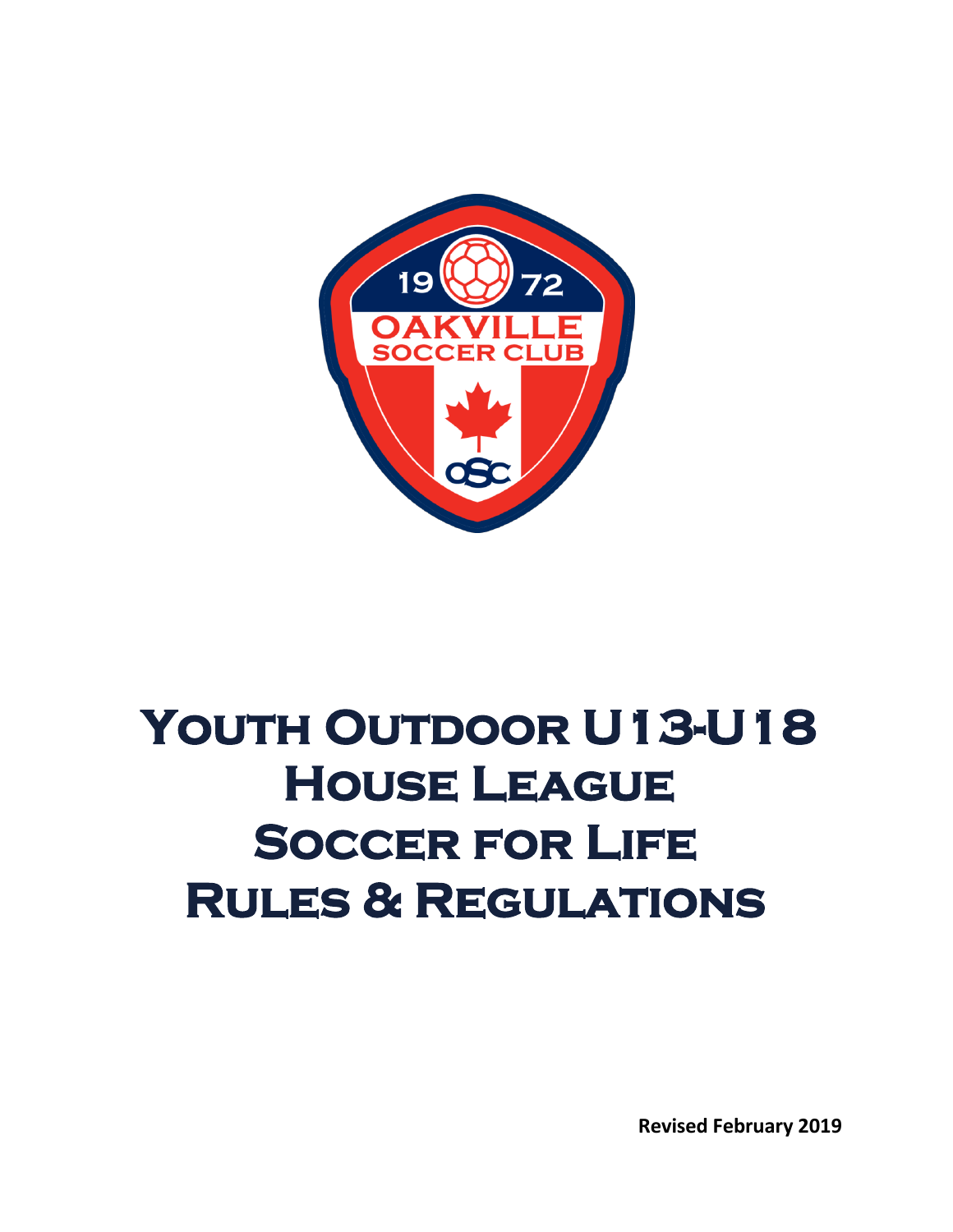# **SOCCER FOR LIFE (U13 – U18) HOUSE LEAGUE RULES**

# **All games shall be played in accordance with the Laws [of the](http://www.theifab.com/#!/laws) Game as published by F.I.F.A. and Ontario Soccer, except those superseded by specific rules as outlined in this section.**

# **The Field**

• Soccer for Life games shall be played only on fields designated by OSC

#### **The Ball**

- Size 5 balls will be used at all times
- The home team shall supply the game ball

#### **Number of Players**

- U13 U18 team roster has a maximum of eighteen (18) registered players
- OSC reserves the right to over roster depending on registration numbers
- The U13 U18 Learn to Train soccer game is played with eleven (11) players per team on the field (1 goalkeeper, 10 outfield players)
- The minimum number of players a team is permitted to play with is seven (7), including the goalkeeper

#### **Player Call Ups**

- A coach is permitted to call up players only when he/she knows in advance that there will be 12 or fewer players available for a game
- No team roster may exceed 16 players when calling up players
- If a player who has confirmed their unavailability, turns up to his/her game without notifying their coach and the coach has called up players, the coach must ensure fair playing time is given to the player(s) being called up
- All call up players must be listed on the game sheet
- Any call up player cannot play more than three (3) games in total for the same team.
- The convenor should be contacted to assist with this process
- The OSC will supply conveners with the appropriate contacts for teams to contact for call ups.
- No coach shall act on his/her own to call up players. Failure to comply with these rules will result in an automatic forfeit of the game(s) of the offending team. The coach of the offending team may face further discipline.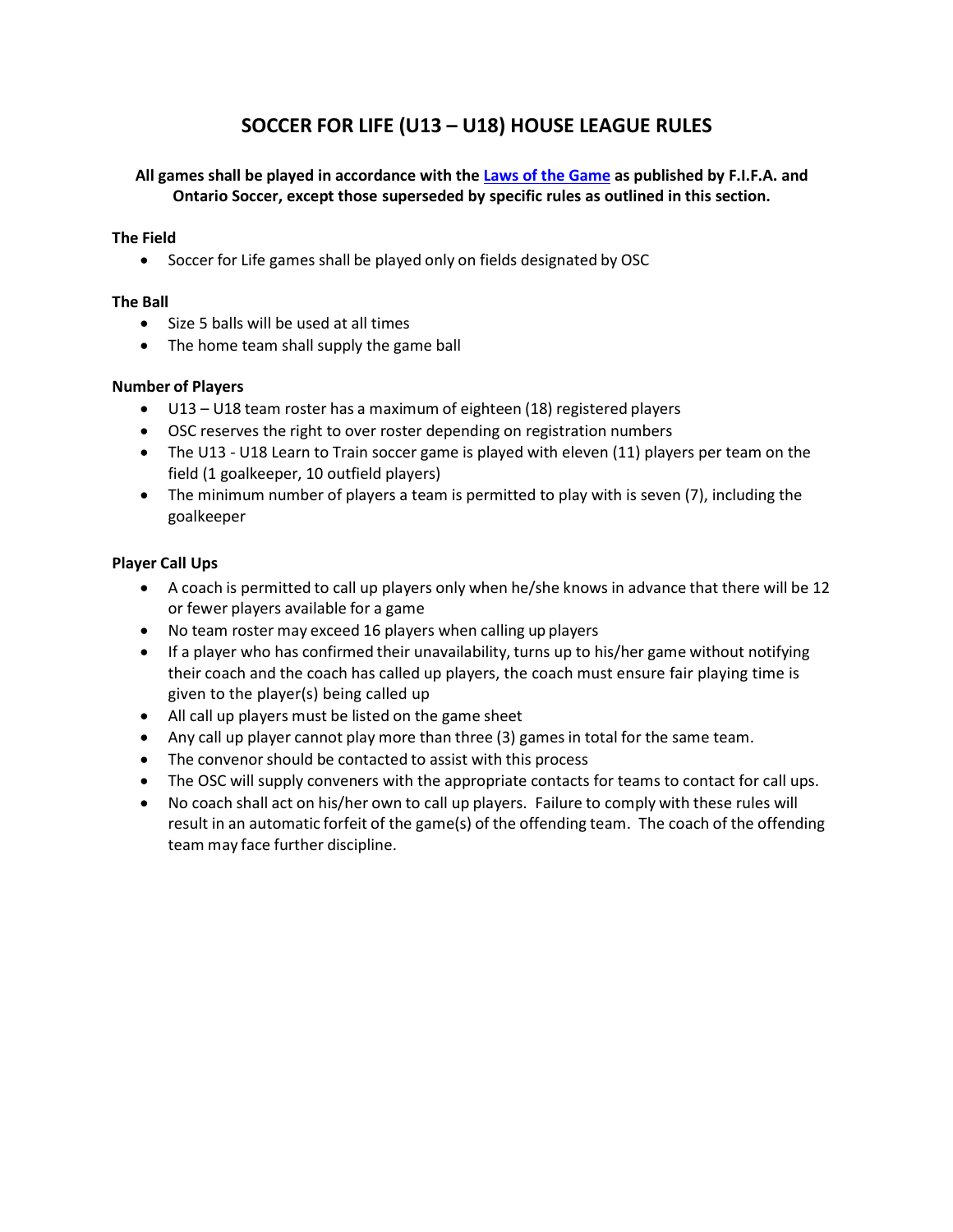# **Match Officials**

- The OSC shall assign match officials to U13 + Soccer games
- In the event that a match official is not available the "Home Team" coach shall provide an official for the first (1<sup>st</sup>) half of the game and the "Away Team" coach shall provide an official for the second (2<sup>nd</sup>) half
- If both coaches are in agreement, a 'third party' (such as, but not limited to, a parent or coach) may officiate the entire game
- If assistant match officials have not been assigned, the match official can determine if he/she would like assistants
- The game shall proceed as an official game

# **Blind Draft Team Creation**

• This process will see all the coaches in the age group come together to create teams that are as equal in ability as possible. Once all teams are formed, each coach will be assigned a team at random.

# **Duration of the Game & Playing Time**

• The regulation time for games is as follows:

| U13    | Two 40-minute Halves |
|--------|----------------------|
| U14    | Two 40-minute Halves |
| U15/16 | Two 45-minute Halves |
| U17/18 | Two 45-minute Halves |

- All games will have a half time break of 5 minutes
- Each game shall start within fifteen (15) minutes of the scheduled starting time, providing both teams have seven (7) or more players
- If either team has fewer than seven players more than fifteen (15) minutes after the scheduled starting time
- Each player must receive fair playing time equivalent to at least 50% of each game

# **Method of Scoring**

- Goals are scored when the whole of the ball passes over the goal line, between the goalposts and under the crossbar
- Game scores shall be updated in the SportSavvy system by the Match Official of the game
- Game scores shall be submitted to the convenor within 48 hours by both coaches
- Game points will be awarded as follows:

| WIN  | Three (3) Points       |
|------|------------------------|
| TIE. | One (1) Point          |
|      | LOSS   Zero (0) Points |

# **Final League Standings**

- $\bullet$  If, at the end of the regular schedule, two or more teams are tied in points for First (1<sup>st</sup>) place in the league standings, the winners will be determined by the following:
	- o Head to head between the tied teams
	- o Goal against
	- o Goals for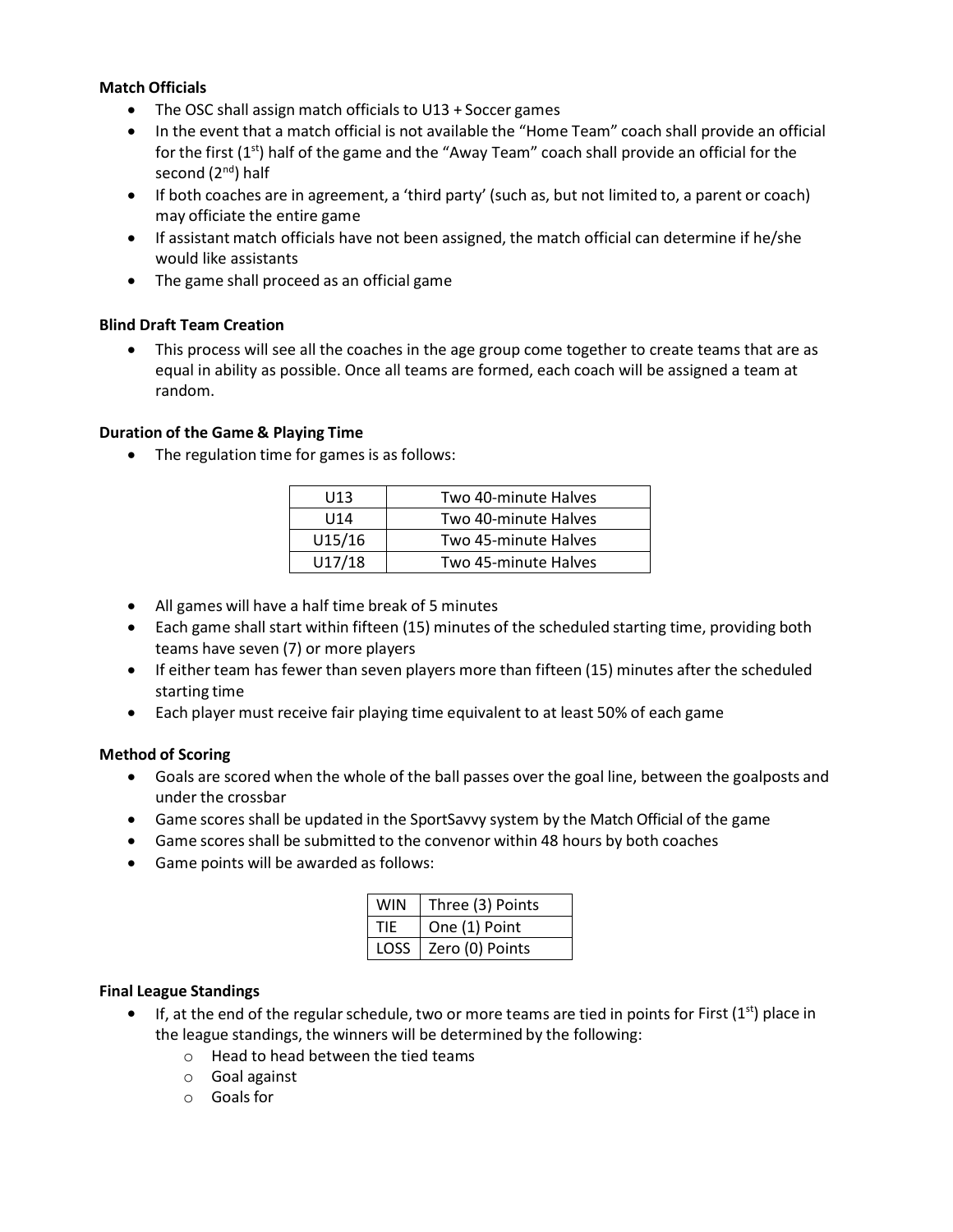# **League Rebalancing**

- OSC reserves the right to rebalance age divisions after Game 4
- Teams will not be rebalanced by the shuffling/moving of players from one team to another

#### **Extreme Heat**

• When the weather is extremely hot, The Match Official will provide a **1-minute** water break in the middle of each game half. This is for the sole purpose of giving **only** those players on the field some water. It is **not** to be used for coaching or other purposes.

#### **Substitutions**

- Unlimited substitutions are permitted at the following times by notifying the Match Official:
	- $\circ$  On a throw-in for either team
	- o After a goal is scored by either team
	- o At a goal kick by either team
	- $\circ$  At the start of the 2<sup>nd</sup> half
	- o To replace an injured player

# **Player Absenteeism**

- When a player fails to attend practices or games without providing adequate notice of reason, then equal playing time may cease to apply
- With OSC approval, a coach may give verbal notification to a player/player's parent or guardian, that the player may receive less than fifty percent (50%) playing time in the next scheduled game.
- If a player has been absent for more than fifty (50%) of the regular league games and/or practices, the player may receive less than fifty (50%) playing time for any Cup tournament

# **Player Removal**

- Each coach wishing to have a player removed from a team must submit a request to the Youth House League & Special Programs Coordinator for consideration
- Subsequent meetings may be required between the coach, the player/parent/guardian and the Youth House League & Special Programs Coordinator
- The final decision shall be made by the Youth House League & Special Programs Coordinator

# **Postponement & Rescheduling of Games**

- Games may be postponed only when:
	- o Ordered by the Match official
	- $\circ$  In the absence of a Match official, both coaches agree that the weather and/or the field conditions are unsafe
	- o The Town withdraws the grass field permit

# **Abandoned Games**

- If fewer than ten (10) minutes of the second half have been played, the game will be rescheduled dependent upon availability of fields
- If ten (10) minutes or more of the second half have been played, the game is official and the score will stand
- If a game is abandoned due to the action of any player or team official, the Match official shall note on the game sheet the reason for the abandonment and notify the circumstancesto the Discipline Coordinator in writing
- If the match official does not submit a report on the abandonment the Discipline Coordinator may request a written report from each coach
- The Discipline Committee may hold a hearing into the incident, may adjust the allocation of game points, and may take disciplinary action